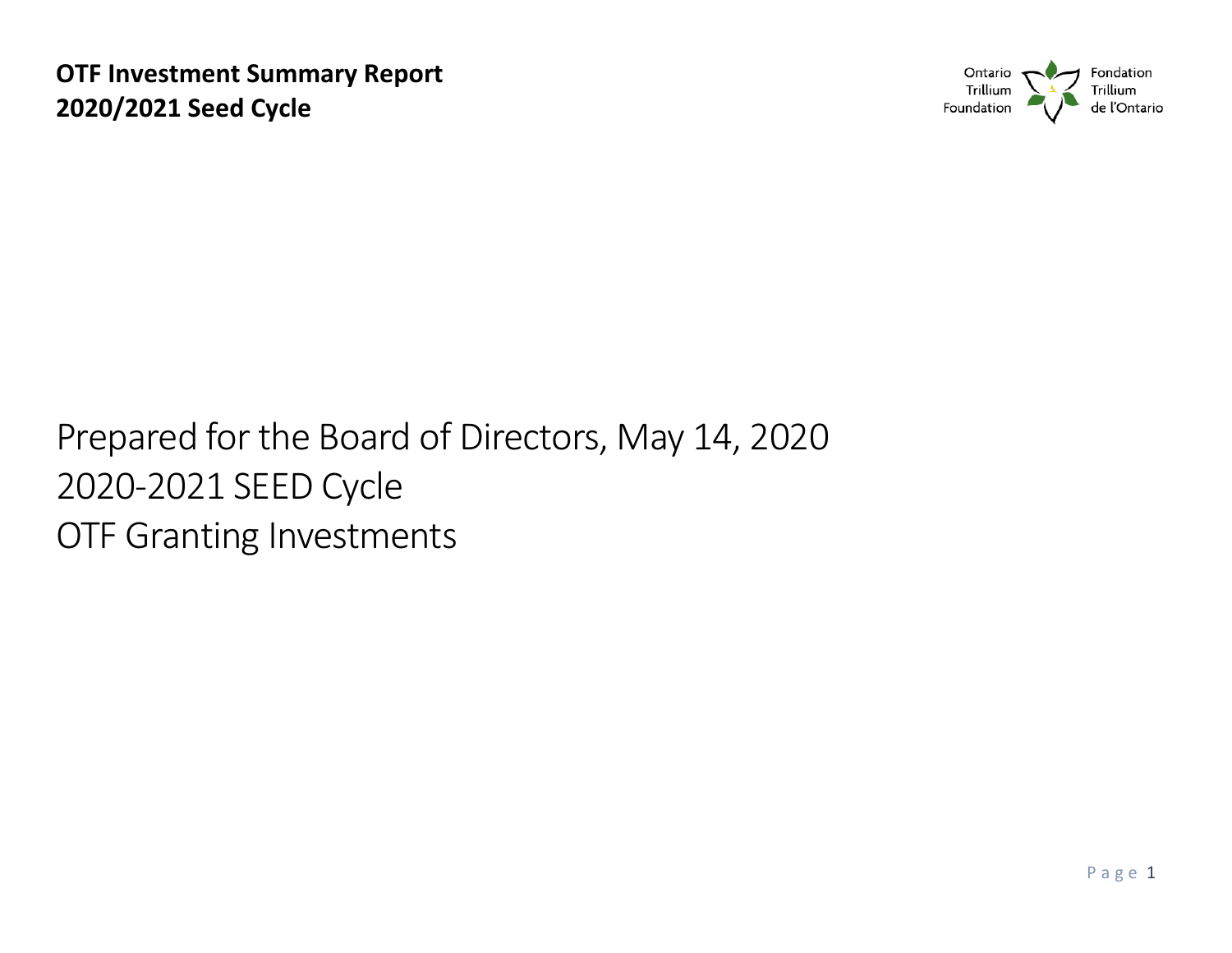### Introduction



This is a summary of the Grant Review Team recommendations for investments for the Seed Stream of the 2020-21 Fiscal Year.

In this report, we make comparisons against Seed cycles in previous Fiscal Years dating back to 2015-2016.

This report includes:

Schedule 1: Executive Summary Schedule 2: Community Investments Overview and Analysis Schedule 3: Concluding remarks Appendix A: List of Recommended Applications for Board Approval Appendix A1: List of Recommended Collaboratives for Board Approval Appendix B: List of Declined Applications for Board Approval Appendix B1: List of Declined Collaboratives for Board Approval Appendix C: List of Organizational and Project Eligibility Declined Applications

### Schedule 1: Executive Summary

#### 1.1 Cycle Summary: Seed Investment Stream

This cycle, we received **923 applications requesting \$54.2M, a record high for the Seed stream**. Of these, **193 have been recommended for approval**, for a total of **\$11.2M of investment** in communities across Ontario. The request for funding is **60% higher** than in the 2019-20 FY, in terms of dollars requested. In line with this, the demand rate was **\$4.83** requested for every dollar recommended, which is 63% higher than the previous fiscal year, and 29% higher than the OTF average across Seed cycles.

 Recommended investments in projects serving vulnerable groups have increased this cycle, while recommendations to projects serving the general of overall. Recommended investments in projects serving **Women have increased 26% this cycle,** from 5.4% to 6.8%, and recommendations to population decreased from 51.9% to 43.3% of overall. Since last fiscal, recommendations benefitting **LGBTQ+ communities have more than doubled, from 1.6% to 3.8% of overall investments**. Recommendations benefitting **Francophone communities increased 97%**, from 3.4% to 6.8%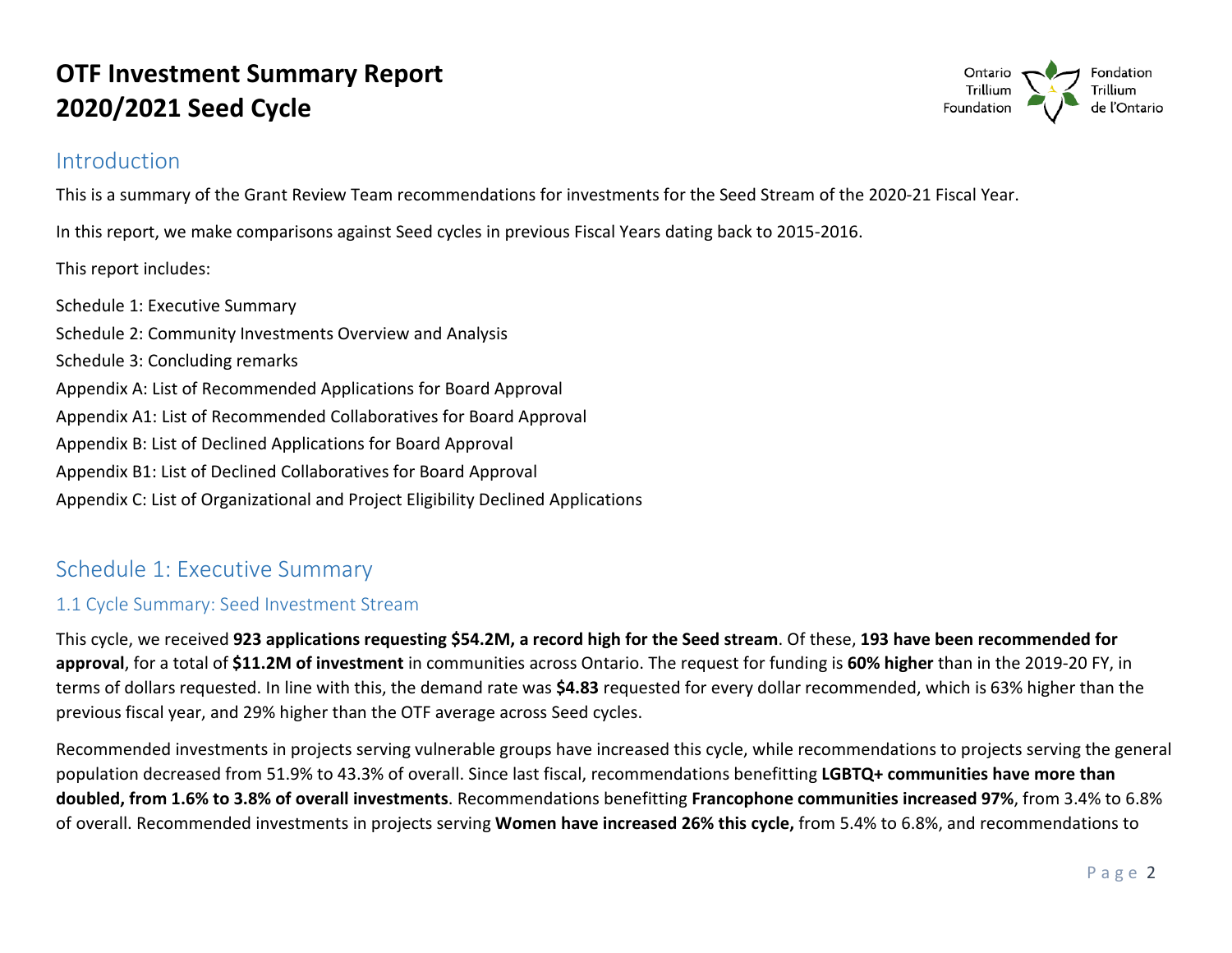

Indigenous communities saw an 13% increase, to 8.5% of overall recommendations. The exception is recommended projects to serve Diverse Cultural communities, which saw a 10% decrease in share of overall recommendations.

 More recommendations are expected to benefit mid-sized communities this cycle, making up 20.8% of overall recommendations (compared to 17.7% last fiscal). This increase is balanced by a 3.6 percentage point decrease to projects in urban communities (62.8% of recommendations).

 Investment Strategy by applicants. Trends related to projects that meet eligibility criteria were similar in the 2019-20 Grow cycle. **64% of applications from eligible organizations met project eligibility criteria** this cycle. This is 13% lower than OTF's overall rate of 77% for Seed stream. Of eligible applications, 68% went on to be reviewed by members of Grant Review Teams (GRT). Projects that meet eligibility criteria are aligned with the purpose of Seed stream investments, and high rates of eligible applications is seen to reflect a high degree of understanding of the

This cycle, **94%** of all files assigned for Volunteer scoring were completed, indicative of continued high volunteer engagement.

#### 1.2 Action Area Noteworthy Grants

We continue to receive strong applications for funding. Below, we highlight some of the applications that are being recommended:

#### Active People

 With **\$1.1M worth of recommended investment to 21 programs** across the province this cycle, OTF's Active People Seed portfolio works toward breaking down barriers that limit individuals' abilities to lead a healthy and active lifestyle.

 An example of such a program, the YMCA of Eastern Ontario is looking to increase access to greater health and physical activity programming through the delivery of their 'Mobile Y' program. Over the course of 12 months, with the support of a \$58,100 OTF grant, more than 250 individuals of all ages and abilities living in the rural communities of Seely's Bay and Sydenham, will be engaged in fitness and wellness activities within their own communities. With a wide target group of children to seniors, the Mobile Y will be able to test their pilot on various populations and in a context unfamiliar to their regular programming delivery model.

#### Connected People

 Proposals to the Connected People Action Area continue to provide excellent examples of programs that aim to build more inclusive and engaged communities within Ontario. This cycle, **over \$2.6M worth of investments** to support **46 programs** across the province are recommended.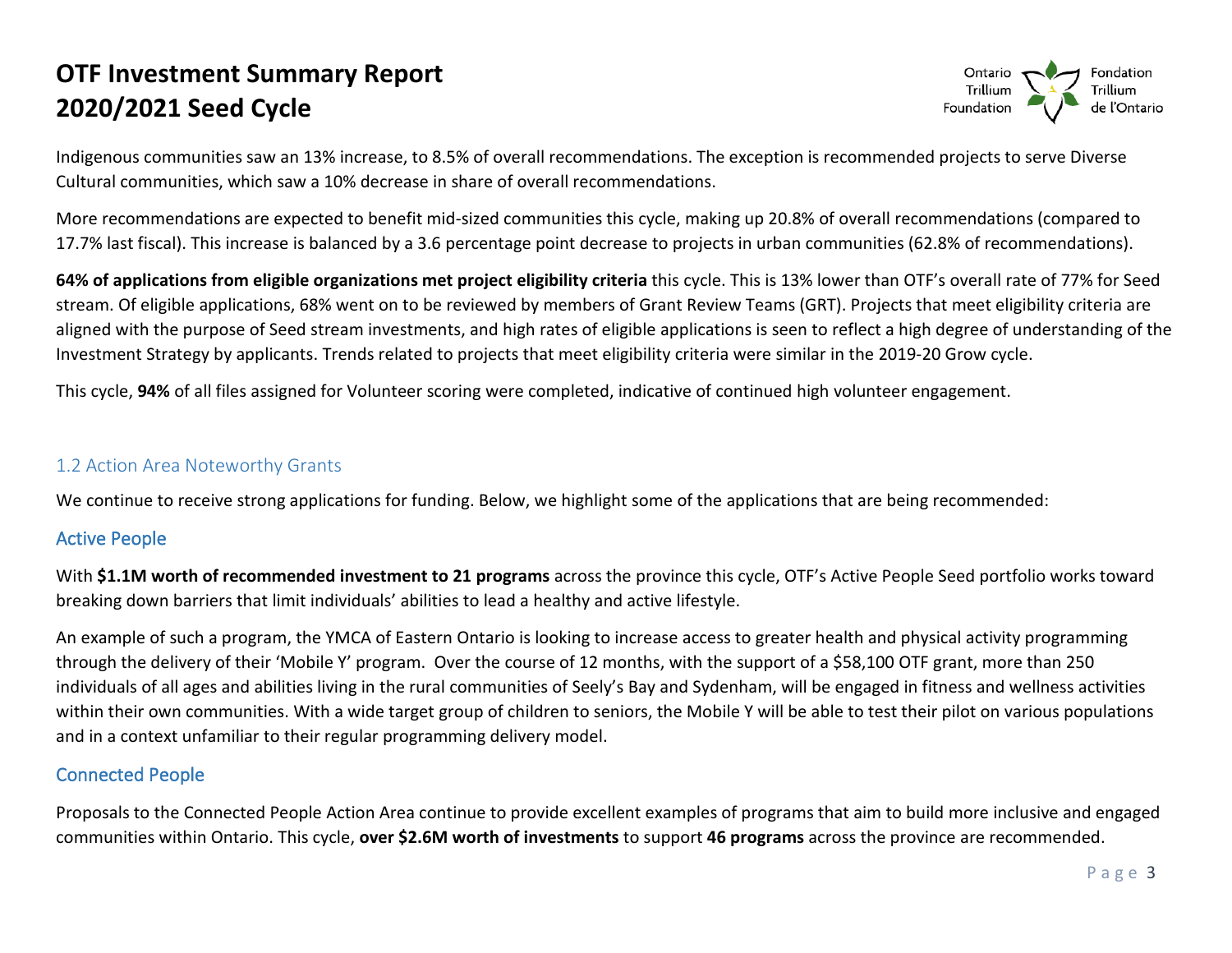

 For instance, with the support of a \$73,100 OTF grant over 12 months, the Toronto Shelter Network will design and pilot the "Give Us Shelter" project, bringing together homelessness service providers, local business owners and neighbourhood residents to build common ground on the issue of homelessness. This timely project aims to improve the lives of 600 people in the community while testing an innovative approach, as the City of Toronto plans to open 1,000 new shelter beds by 2021, with only 36% of city residents report being in support of a shelter being located in their neighbourhood.

#### Green People

 Ontario. **Eighteen programs for close to \$1.1M** of funding are recommended this cycle. Proposals in the Green People Action Area test and research innovative ideas to promote a healthy and sustainable environment for the people of

 function of watersheds in Niagara. With the support of a \$75,000 OTF grant, the project aims to determine where reforestation can be best targeted to increase overall cover and connectivity with the watersheds. With the help of advanced technology, the project will efficiently and precisely locate priority areas for enhancements and increase learning about the quantity and current state of forest cover in the Niagara Region. An example of such a program, Land Care Niagara is helping to address the lack of forest cover that can negatively affect the health and ecological

#### Inspired People

**Forty proposals for \$2.2M** are recommended in the Inspired People Action Area this cycle to enrich people's lives with arts, culture, and heritage.

 An illustrative example is a \$75,000 grant to Myths and Mirrors. Over the next 12 months, Myths and Mirrors will bring together 250 individuals from Indigenous and Newcomer communities to lead and participate in community-based arts workshops in Sudbury. This will enable participants of reconciliation. At the project's completion, the created artworks will be presented to the wider Greater Sudbury community to build to exchange and explore shared and individual histories. Sudbury is welcoming many newcomers to its community and art is a powerful connector. High-quality arts programming provides an accessible and effective platform for exploring difficult topics such as immigration and/or the challenges understanding and solidarity.

#### Promising Young People

 This cycle the GRTs are recommending close to **\$2.2M in investments to 37 projects in the Promising Young People portfolio**. These investments will support the positive development of children and youth in communities across Ontario.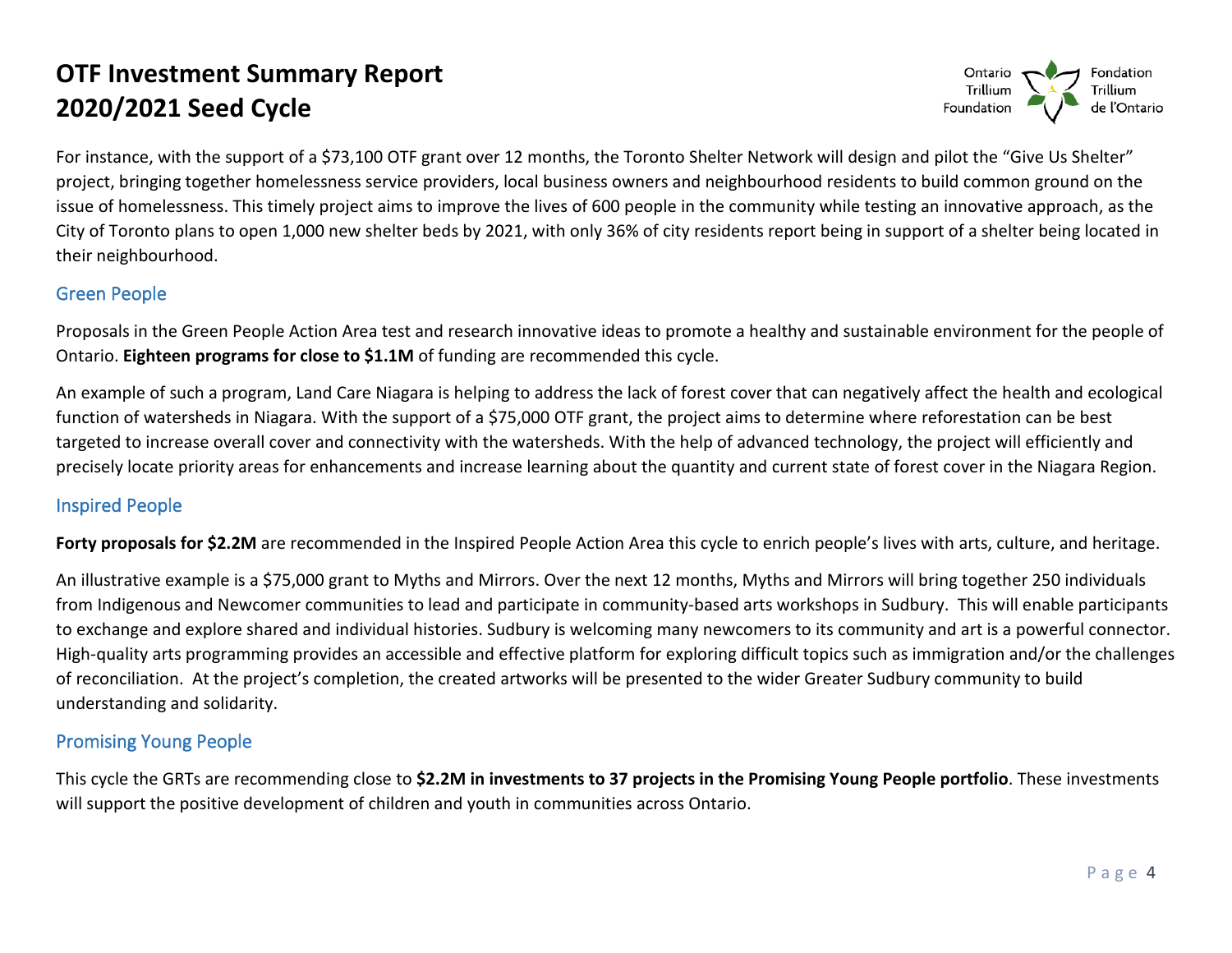

With the support of a \$75,000 OTF grant, Centre Psychosocial will be able to support the positive development of 140 children and youth who are facing barriers in Ottawa. The francophone organization aims to test an animal therapy program to help children with regulatory problems, depression, anxiety, and trauma to develop strong emotional and social skills.

#### Prosperous People

Over **\$1.9M in recommended investments to 31 projects will help to enhance the economic wellbeing of individuals across the province**, including traditionally economically vulnerable populations such as women, racialized groups, and people living with disabilities.

 consult with persons with lived experience resulting in the development of an emergency shelter feasibility study and interim solutions. South Essex Community Council will address the growing issues of homelessness, housing insecurity and poverty in the Leamington area located in rural Southwestern Ontario. With the support of a \$75,000 OTF grant, key stakeholders will convene around the issues, research best practices, and

#### 1.3 Sign-Offs

Sign-Off from Chairs: Each GRT Chair has signed off on the recommendations of their GRT.

 Compliance with OTF Policy: The Vice-President, Community Investments has reviewed granting policy compliance. The Vice-President, Community Investments confirms that all recommended grants are within the granting policies of the Foundation. Investments confirms that all recommended grants are within the granting policies of the Foundation.<br> $P a g e = 5$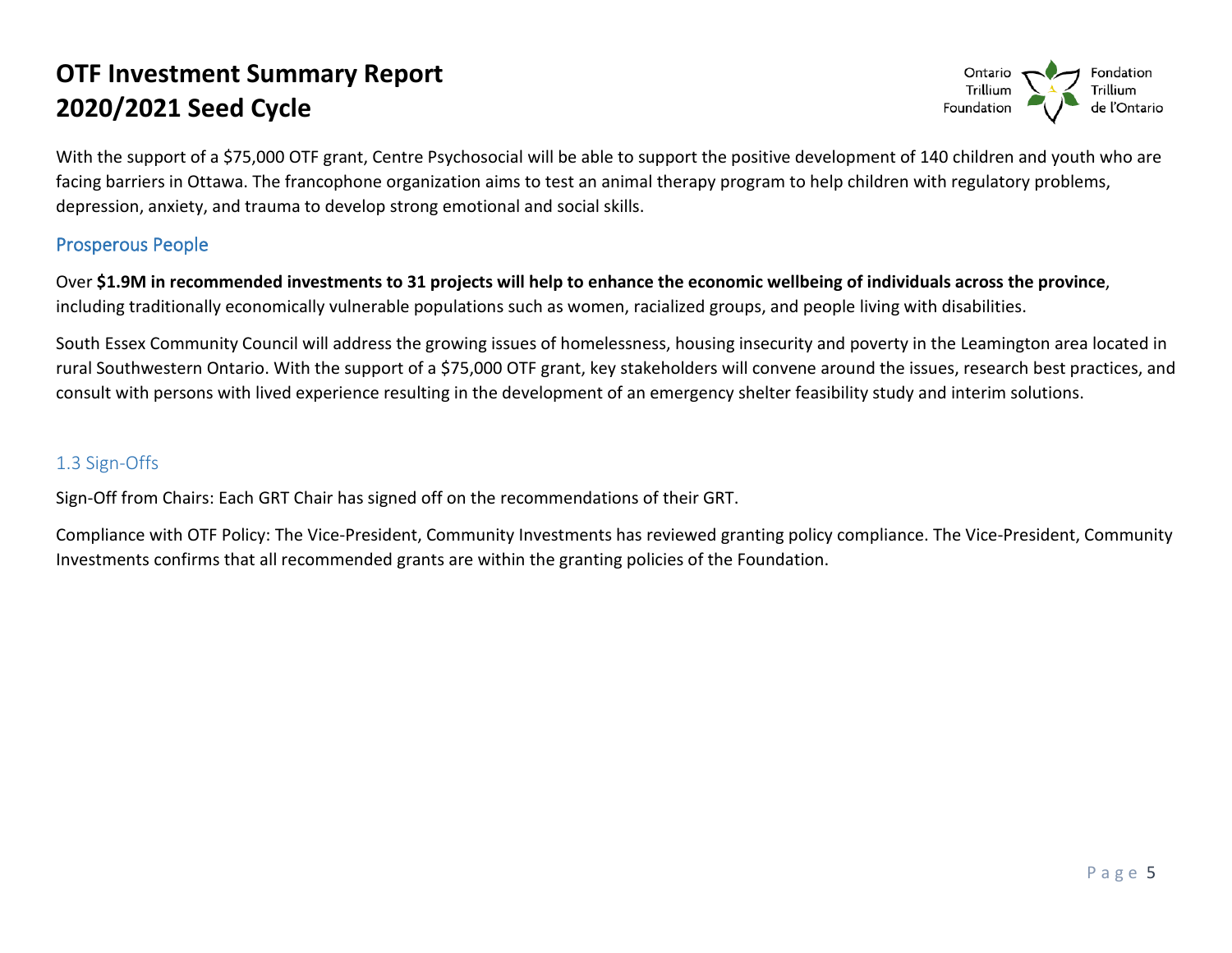### Schedule 2: Community Investments Overview and Analysis

#### 2.1 Demand Overview

The dollars requested to dollars recommended ratio for this cycle is **\$4.83**, 63% higher than the previous fiscal year, and 29% higher than the OTF Seed stream average.

Toronto, and the Northern catchments of Northwestern, ACMS, and MNPST remain the most competitive catchments, with between \$5.50 to \$8.42 requested for every dollar recommended. However, even the least competitive catchments of Halton Peel, GBHP, Niagara, and Champlain saw an increase in demand of over 50% compared to last fiscal, to over \$3 requested for every dollar recommended.





**Dollars Requested vs. Dollars Recommended Current Cycle** 

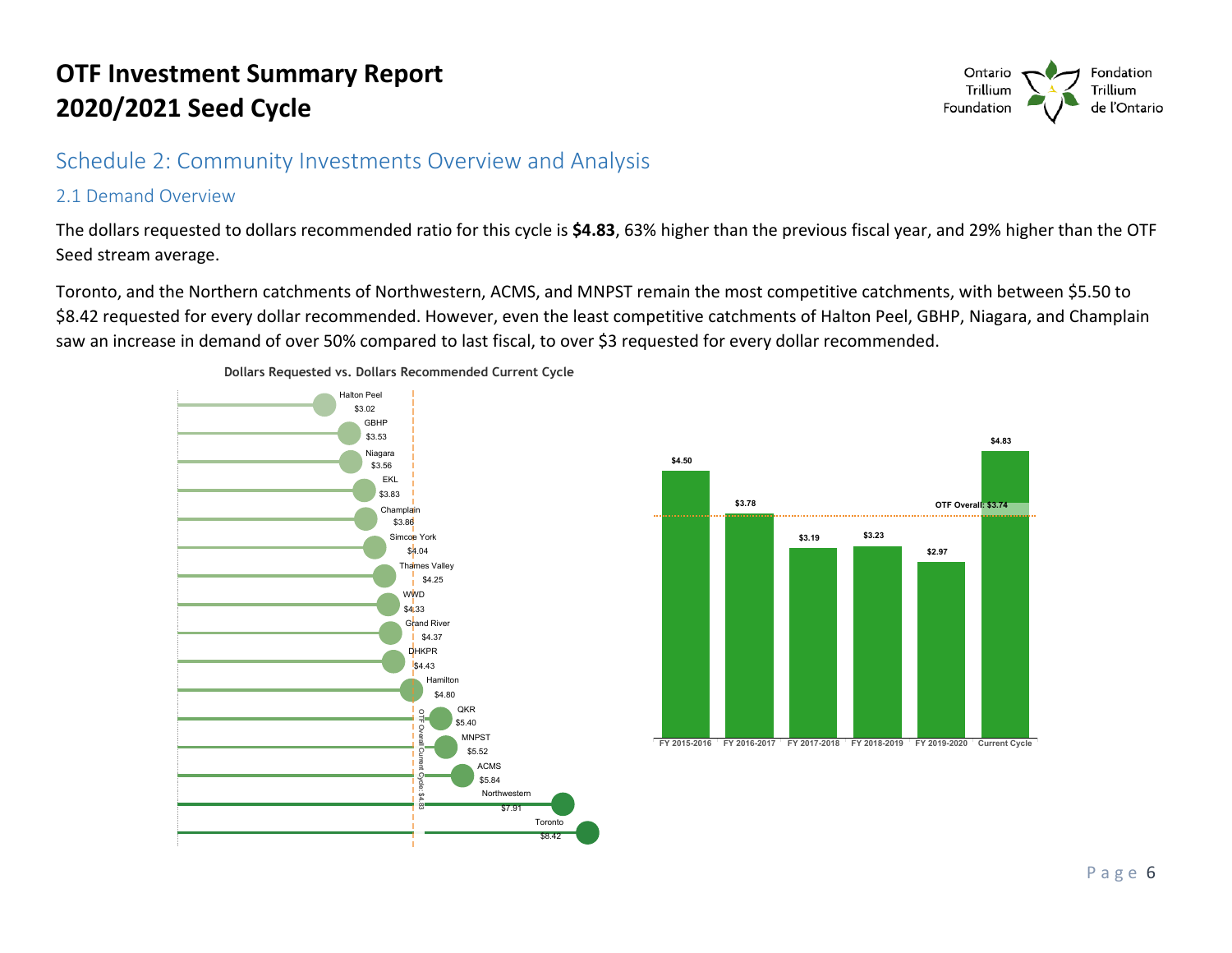#### 2.2 Action Area Overview

 Recommendations in Green People Action Area declined significantly from last fiscal, from 15% to 10% of recommended dollars. A sizeable decline was also seen in Prosperous People, from 22% to 17% of total recommended dollars. Inspired People saw an increase, from 18% to 20% of overall, Promising Young People saw an increase, from 15% to 20% of overall recommendations and Active People saw an increase, from 8% to 10% of overall recommendations. Recommendations to Connected People remained stable from last fiscal, making up 23% of overall recommendations.

| <b>ACtive People</b>                          |                                                                     |                                                                     |                                                    |                                                    |                                              |
|-----------------------------------------------|---------------------------------------------------------------------|---------------------------------------------------------------------|----------------------------------------------------|----------------------------------------------------|----------------------------------------------|
| 4% (\$465,900)                                | <b>Active People</b><br>10% (\$1,341,100)                           | <b>Active People</b><br>12% (\$1,344,100)                           | <b>Active People</b><br>9% (\$914,200)             | <b>Active People</b><br>8% (\$956,300)             | <b>Active People</b><br>10% (\$1,136,000)    |
| <b>Connected People</b><br>35% (\$3,742,900)  | <b>Connected People</b><br>27% (\$3,527,900)<br><b>Green People</b> | <b>Connected People</b><br>27% (\$3,079,300)<br><b>Green People</b> | <b>Connected People</b><br>20% (\$2,093,500)       | <b>Connected People</b><br>22% (\$2,575,100)       | <b>Connected People</b><br>23% (\$2,634,100) |
|                                               |                                                                     |                                                                     | <b>Green People</b><br>16% (\$1,698,800)           | <b>Green People</b><br>15% (\$1,673,200)           | <b>Green People</b><br>10% (\$1,091,100)     |
| <b>Green People</b><br>$13\%$ (\$1,337,200)   | 11% (\$1,384,200)                                                   | 8% (\$951,300)                                                      |                                                    |                                                    |                                              |
| <b>Inspired People</b><br>13% (\$1,396,400)   | <b>Inspired People</b><br>14% (\$1,798,400)                         | <b>Inspired People</b><br>11% (\$1,303,900)                         | <b>Inspired People</b><br>20% (\$2,117,000)        | <b>Inspired People</b><br>18% (\$2,034,600)        | <b>Inspired People</b><br>20% (\$2,228,500)  |
| romising Young People<br>15% (\$1,645,600)    | romising Young People<br>19% (\$2,423,700)                          | <b>Promising Young People</b><br>20% (\$2,315,200)                  | <b>Promising Young People</b><br>17% (\$1,829,900) | <b>Promising Young People</b><br>15% (\$1,667,500) | romising Young People<br>20% (\$2,190,800)   |
| <b>Prosperous People</b><br>20% (\$2,084,900) | <b>Prosperous People</b><br>20% (\$2,602,100)                       | <b>Prosperous People</b><br>21% (\$2,412,500)                       | Prosperous People<br>19% (\$2,059,900)             | Prosperous People<br>22% (\$2,551,400)             | Prosperous People<br>17% (\$1,942,500)       |
| FY 2015-2016                                  | FY 2016-2017                                                        | FY 2017-2018                                                        | FY 2018-2019                                       | FY 2019-2020                                       | <b>Current Cycle</b>                         |

Ontario<br>Trillium<br>Foundation Fondation<br>Trillium<br>de l'Ontario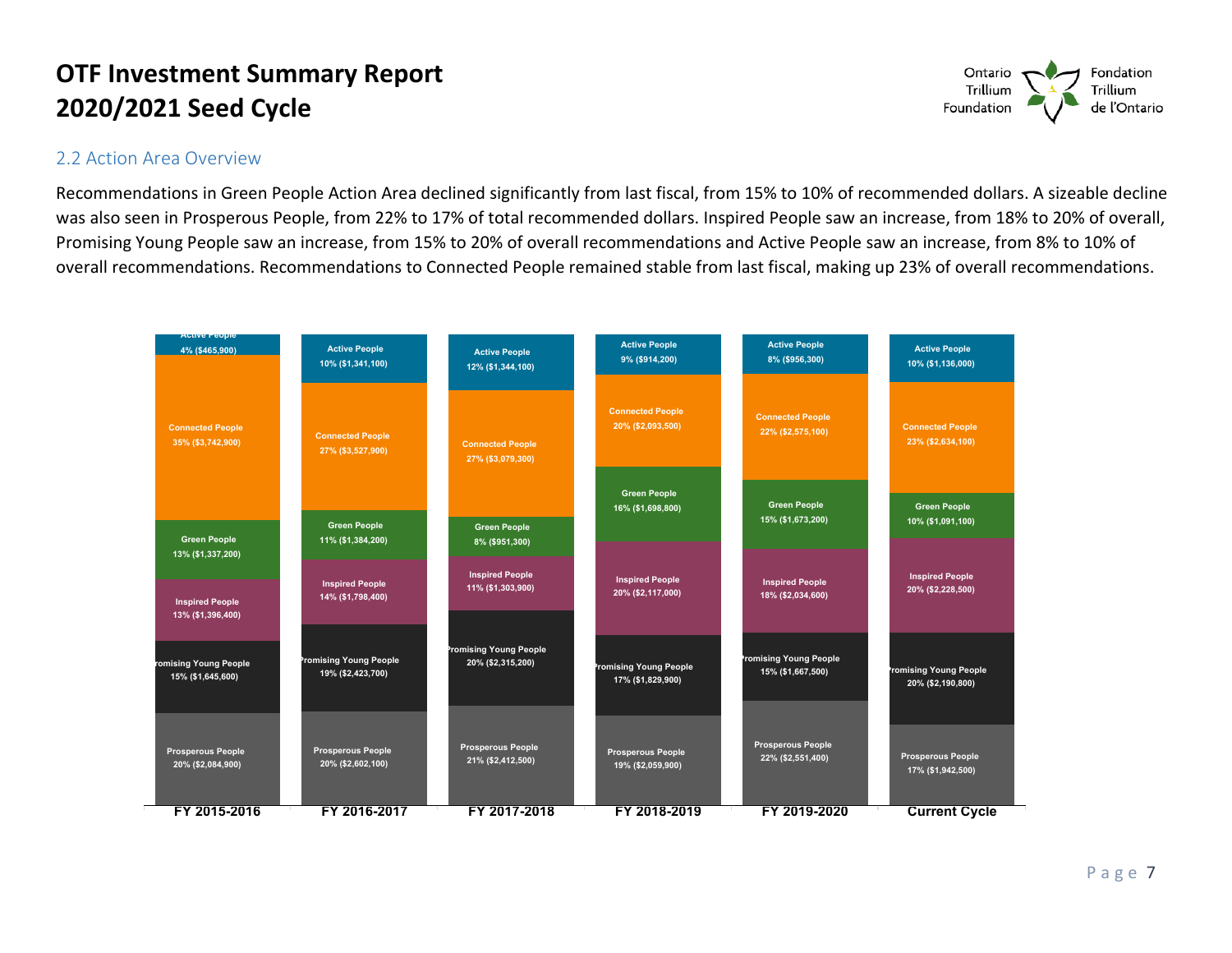#### 2.3 Community Size, Age Group, and Populations Served Overview

After a decline last fiscal, recommended investments in mid-sized communities have recovered to being one-fifth (20.8%) of overall recommended investments. Investments in urban centres saw a small decrease, while investments to rural or small communities have held steady.

Fewer investments are being recommended this cycle to serve the general population (population served), while more are being recommended to serve LGBTQ+ communities (137% increase), Francophones (100%), Women (26% increase), People with disabilities (10% increase), and Indigenous communities (13% increase). Diverse cultural communities saw a 3% decrease in its share of overall recommendations.







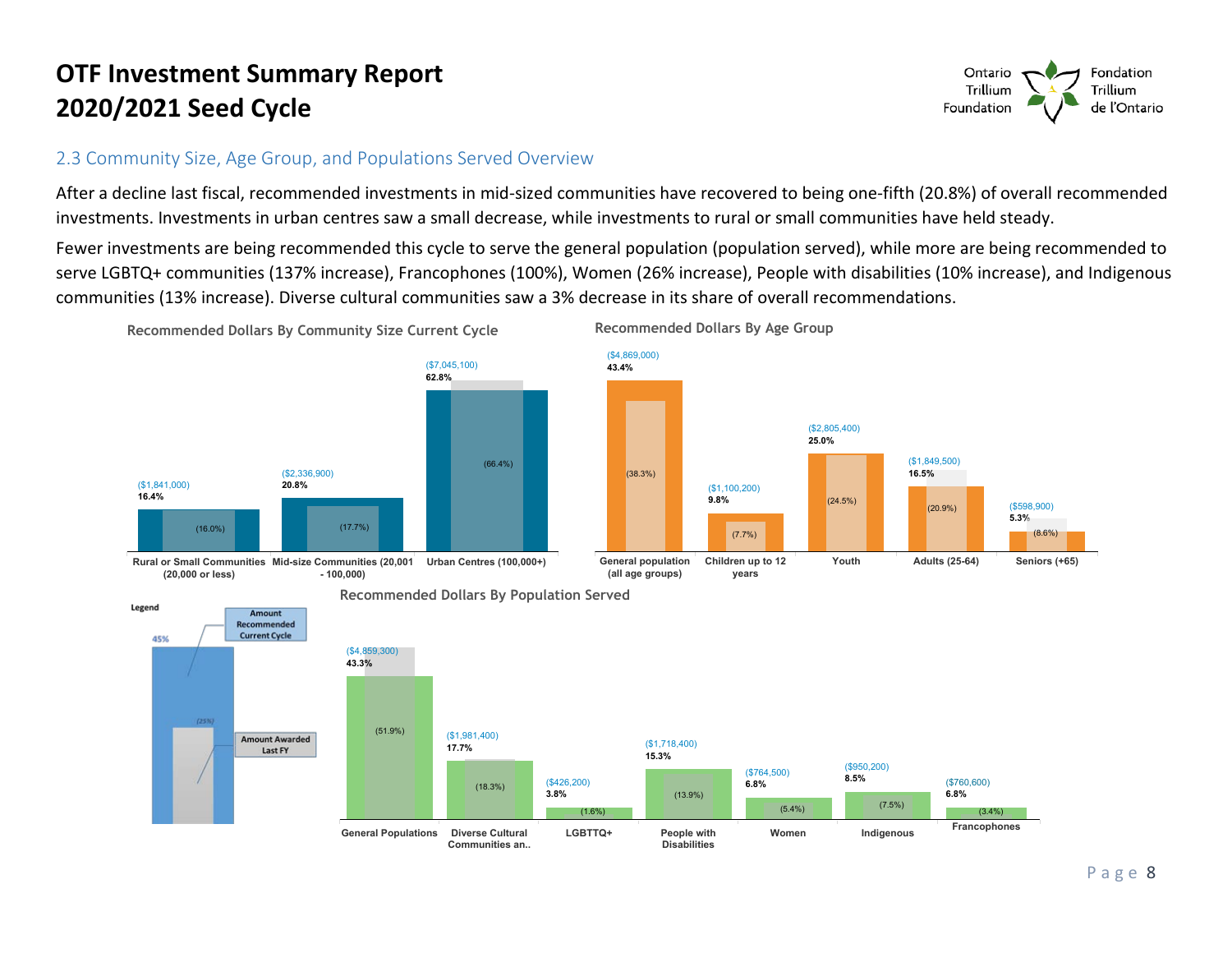#### 2.4 Organizational Info Overview

Interrupting a trend of recommending projects from larger and more established organizations, this cycle saw a 57% increase in recommendations to organizations 5 years or younger, a 272% increase in recommendations to organizations run solely by volunteers, and a 147% increase in recommendations to organizations with annual revenues of less than \$100,000. This increase is driven by a significant increase in demand from organizations in these categories.

Organizations with annual revenues under \$100k had a demand rate of \$7.83 requested per dollar recommended, compared to \$3.86 for organizations over \$100k. Organizations under 5 years of age had a demand rate of \$8.79 requested per dollar recommended compared to \$4.42 for organizations over 5 years. Volunteer-run organizations had a demand rate of \$11.40 requested per dollar recommended.